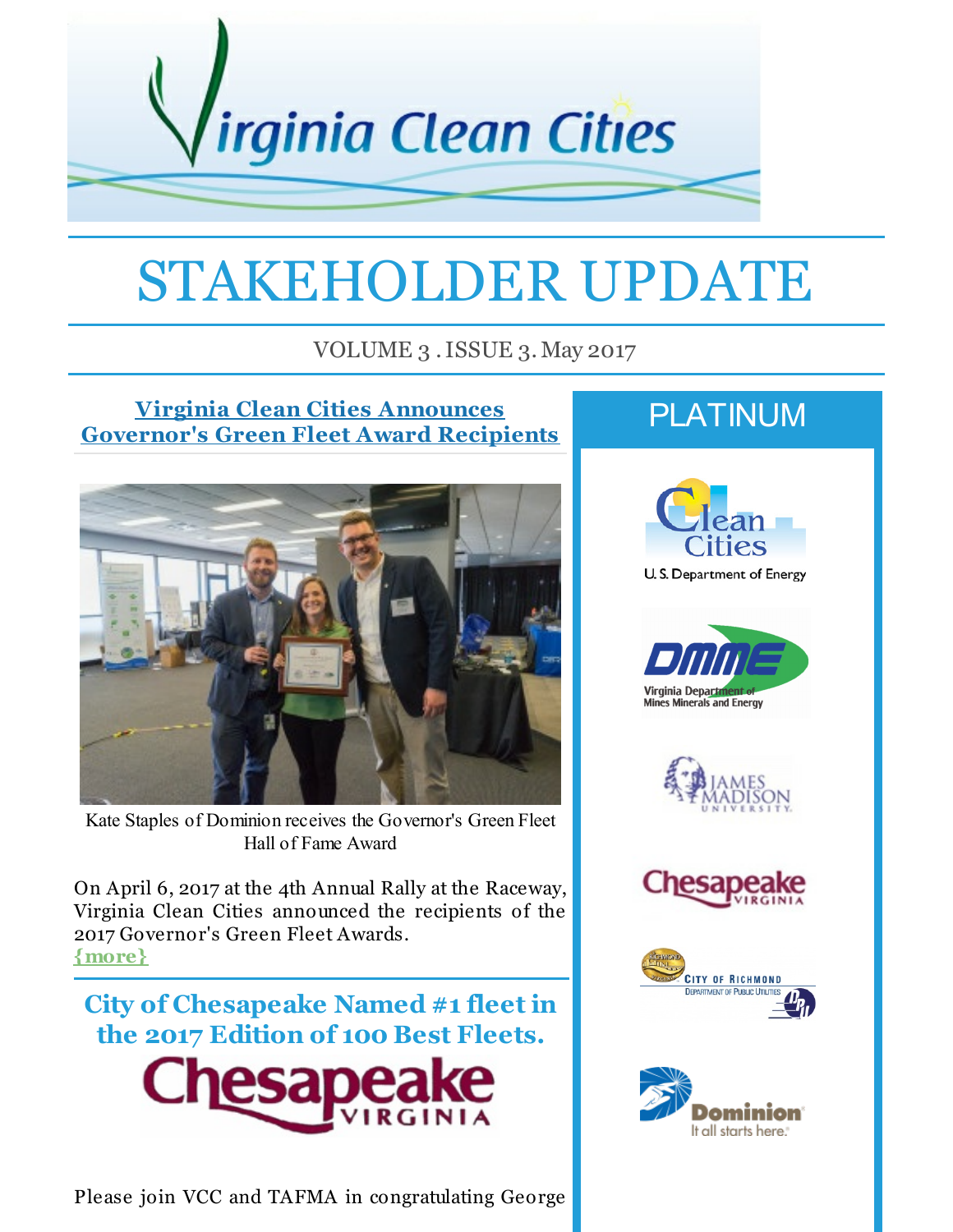Hrichek and the City of Chesapeake being named the #1 fleet in the 2017 edition of 100 Best Fleets. The judges review criteria such as accountability, collaboration, use of technology and information, creativity, and performance recognition. George and his team beat many well-funded fleets that also have top notch leadership, as an example, others on that list include State Fleets, large counties, and even massive organizations like the NYPD. Congratulations George, you and your team are taking care of business, keep up the great work.  $\overline{\phantom{a}}$  , which is a set of the set of the set of the set of the set of the set of the set of the set of the set of the set of the set of the set of the set of the set of the set of the set of the set of the set of th

**Newport New Public Schools Adds 24 Clean, Propane Fueled Blue Bird School Buses through the CMAQ**

**ROANOKE** 



# **DIAMOND**













**GOLD** 

**Aggregated Vehicle Procurement Opportunity**

**Program**



"Propane autogas is the best choice for Newport News Public Schools because it's economical, safe, environmentally friendly and offers many bus maintenance advantages," said Shay Coates, director of transportation for Newport News Public Schools. "After two years of attending trade shows, meeting with bus manufacturers, and talking with colleagues in school districts that operate alternative fuel buses, we knew this was the direction we wanted to pursue. The benefits of propane, in comparison to diesel, made it an easy choice for the school district." **[{more}](http://r20.rs6.net/tn.jsp?f=001W3awvzAZSdkaMc3YI_9NlrhGmjWMCgniJZ5yiMXphP092YtW1JeGSDBYdsUZs1611cGCqlqz9jsSr55QNY-SYtVSVPU0jfo19IzRG9aGf9NqbTaQoxDSz21saPA9z2fvDDS910MKUbye6yHfzQI6zlonDddgdiGtqUNAL3A_Z5lOYWoosPSqYteTsH6cMy06CEUFInCepCIlaUphr43AfqKMrj9qgwWSapd_818q33eEmQQ_j_LIVdoJGKMBdbk9bpn0G6NH3u_9UOvjgYKcI81dR_UpVvh09FogE4G0e2AkvWQRhrOCiey3iyW2-LGXK7rlAf2tlBWqutDOR-ZOAeG2gqWfbCDCmtYc6pfNy43ABH5a-HHgWQ==&c=&ch=)**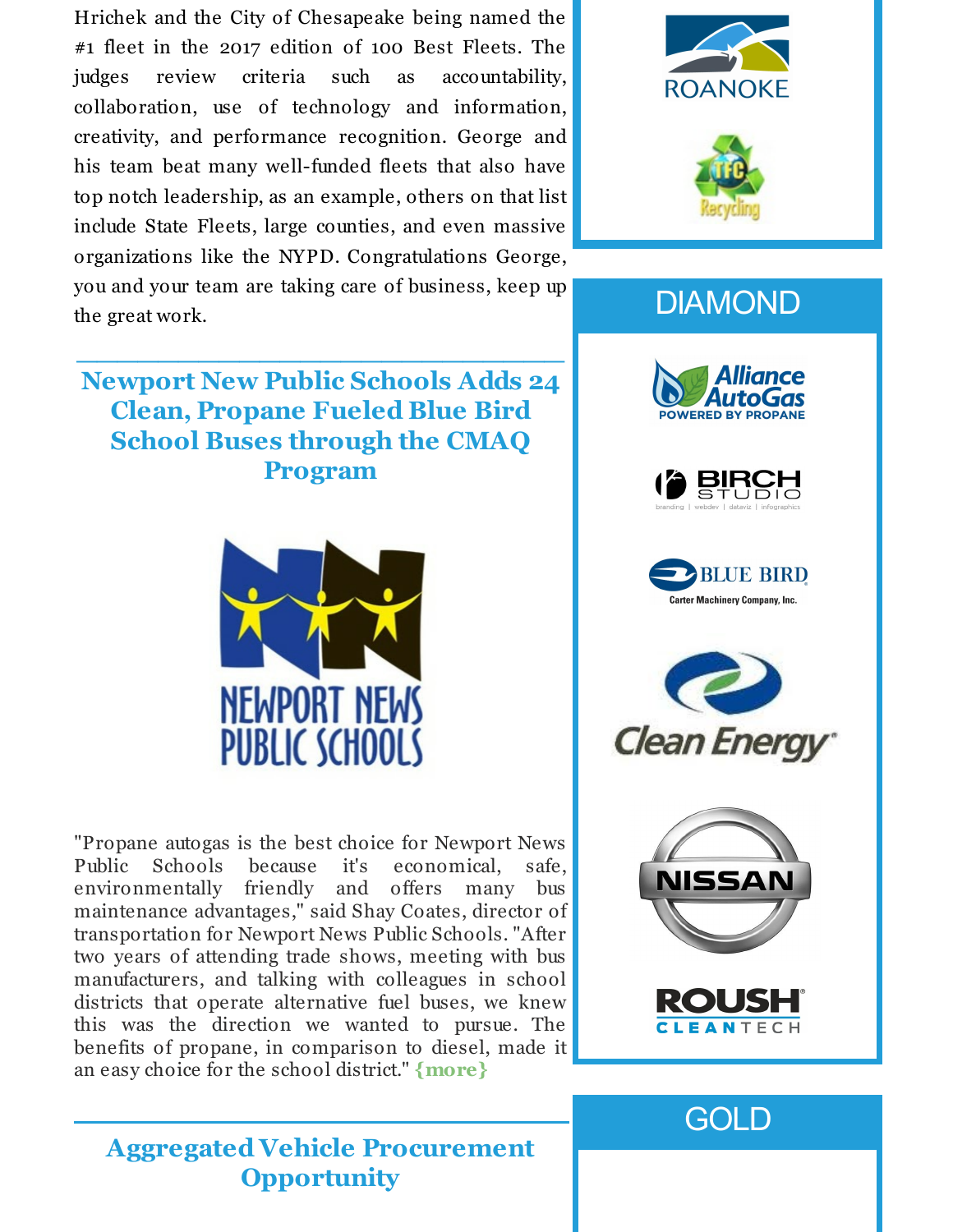

The Greater Washington Region Clean Cities Coalition, in collaboration with the Metropolitan Washington Council of Governments and the National Association of Regional Councils, is participating in a regional procurement initiative designed to consolidate bulk orders of alternative fuel vehicles and infrastructure to make their purchase more affordable. Known as "F4F" for Fleets for the Future, the goal of the program is to reduce the incremental costs of propane, electric, and natural gas powered vehicles and refueling and charging infrastructure. Local fleets, governmental organizations and universities in the DMV area may participate and benefit from this unique program. **[{more}](http://r20.rs6.net/tn.jsp?f=001W3awvzAZSdkaMc3YI_9NlrhGmjWMCgniJZ5yiMXphP092YtW1JeGSDBYdsUZs16106OOy7CivpZ0E87mX7v8pGxdg7xFc_awgrqsW6g4VFiLBgbV4zrc8I64wBChUMKe8iFUA04HT5HaFYmSBCvOUqcdvDIDLmDy5u5Z05O7QgqurkVWzxTWwMPfysS6r4iOKDDRUNZaHSKtrfDOAo8B6LnWh5FmUn_1AwoIY6RIDbsSuQDCHa27bCFQ_mkviQwWBoNKVyMN7RQCPtYzBBQVxfoq1pgx4mVhQoJSAWk5smyUNTL4DyKgp_cpW4bk3rH8dY7irNMhdC5N4mf2iidga4Xh_jcNF48e&c=&ch=)**

# **Sustainable Fleet Technology Conference and Expo October 11-13, 2017**



Join us to learn more about fleets and fuels, network with professionals, and see the latest vehicles and technologies.

You will discover opportunities for increasing efficiency and reducing transportation related emissions. Conference sessions and speakers will focus on alternative fuels, advanced vehicle technologies, policy topics, and data solutions. Speakers, exhibitors, vehicle displays, and a ride & drive event will highlight the latest tools and topics for fleets and vehicles. The Expo is Oct 11, 2017 in Raleigh North Carolina **[{more}](http://r20.rs6.net/tn.jsp?f=001W3awvzAZSdkaMc3YI_9NlrhGmjWMCgniJZ5yiMXphP092YtW1JeGSDBYdsUZs161WcYdIx01CCxiaRDNxKQN5jbgiqfdOUVRs-Xdco_sqrVJg6w792q5NreHoBKlWbCUEbgxCOfq7AO9CNR_xItsW53PBlv2Xj5LPOca4WqXv8BlJ7e7EV42-mvIaA5XjHrgbCeUBrrDrdlD3t34QSm45Va293NhxFlGi1qMvYSo3Jerr_juVuKK4lfbPe39qfx78EXPzwSsfd-JvOuDnh_i76pD3XZvQQU0Cxtqkku4ZjcFBO5F1GGC7eeeofgjv4eqsryunxs7tflPJH004GTsgv72TJlonB_wT-0tnH593QiHCQxKi7GHp2_AOZe6iOGM9kffw7h4jis=&c=&ch=)**

**BMW to Partner with the National Parks to Install 100 Charging Stations**

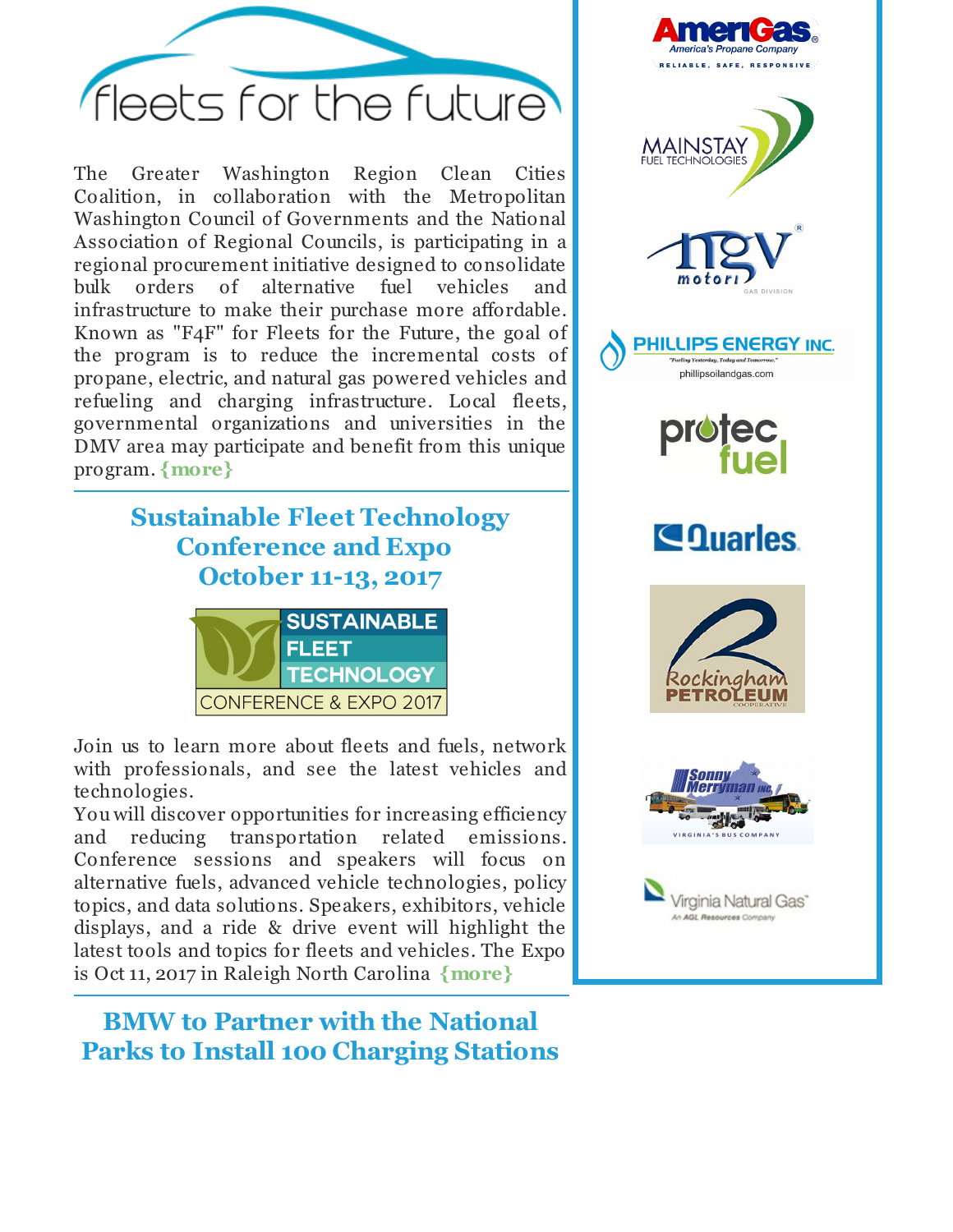

BMW of North America has partnered with the National Park Foundation, National Park Service and U.S. Department of Energy (DOE) to bring up to 100 electric vehicle (EV) charging stations to national parks and nearby communities across the country.**[{more}](http://r20.rs6.net/tn.jsp?f=001W3awvzAZSdkaMc3YI_9NlrhGmjWMCgniJZ5yiMXphP092YtW1JeGSDBYdsUZs161aIec55CfndLgG6LBlvKrSPU1WEzWIAGrNLmd3kB2QDYX1TGsiBqMkLa5oUHcOQO4gF7TEO8HstQNuuPfdQXyzQLvzXiBYz36R3UcpQu3t_ZWG8BAjUsRg-acuoJqkq0eGqTp5NZM14csMO4Bsi0NAPsIN1KKEXduIpxxCZYYrwMOnzyU2dutlsA0zPxYSMRbDXuweL73K4swruYYDeL5RpeyMt-YWTNYekEi9IAT1S0alpvZhTacP_slcMqYu_ITNITSpsral5wE5NdWlq6r8D5JjM2a6EQbGWb8S_oMJNrjEZTTCnSdpGiBqJK3T8mWl4pb_V4gyu9QOFpSrdo7bAYxT0zvnSiVj7GcWGeoGiPzU_hs1_xTjVVf1wHgV9w3&c=&ch=)**

### **Quick Connect Propane Nozzle Incentive Program**

Refueling with propane autogas vehicles is now easier than ever. Filling up a vehicle with new, quick connect nozzle technology is a very similar experience to refueling with gasoline and diesel - reducing the learning curve for fleets when transitioning to propane autogas.

**[{more}](http://r20.rs6.net/tn.jsp?f=001W3awvzAZSdkaMc3YI_9NlrhGmjWMCgniJZ5yiMXphP092YtW1JeGSDBYdsUZs1612H7AH5fp-rTjpPE2dDWmKdJsF48Evp1hKlzgxWc7XahlJLc1Im2aYNhXyPEYDRR5qMiJWOYHniryq0BtnEh57mcFGVXfFtoZH2pRStcx2vKYCPzIyflkJelC_QlP4h2zMPdnU1W7WDDiwU0659ZesoyIcSgjU33Q-1OtPjOa0W4S43GsPdner_5XhPqFGo_lfUDYhJMHbeZfS6tSYFE65ahYCLHdFIbq5Xx1135tmhkvyP1Ctcob46V4U5qpiB8lL5urCKQ_-hWEYeQtYCyqEx3tvYp8jQgcf3ix5rflzKMeZRXb63lfiETK0I-8onGNhbmPuLFX6YY=&c=&ch=)**

# **Question of the Month: What factors do employers need to consider when establishing a workplace charging program?**

 $\frac{1}{2}$  ,  $\frac{1}{2}$  ,  $\frac{1}{2}$  ,  $\frac{1}{2}$  ,  $\frac{1}{2}$  ,  $\frac{1}{2}$  ,  $\frac{1}{2}$  ,  $\frac{1}{2}$  ,  $\frac{1}{2}$  ,  $\frac{1}{2}$  ,  $\frac{1}{2}$  ,  $\frac{1}{2}$  ,  $\frac{1}{2}$  ,  $\frac{1}{2}$  ,  $\frac{1}{2}$  ,  $\frac{1}{2}$  ,  $\frac{1}{2}$  ,  $\frac{1}{2}$  ,  $\frac{1$ 

#### **Answer**:

While there is not a one-size-fits-all solution for workplace charging, there are a number of resources available to help employers design, implement, and manage the right program for their organization.**[{more}](http://r20.rs6.net/tn.jsp?f=001W3awvzAZSdkaMc3YI_9NlrhGmjWMCgniJZ5yiMXphP092YtW1JeGSDBYdsUZs161PGRX6d0CtuoNxh1U7-Ia-cKigQ1L3HMEy1JyivcO95NuOEIopXW-ZY18yFMa0p0t0G7aMwlvON-Hg4m7wOYH_TWttHSdTDyv1e1PmbOAPunVvbB77ivVLoboV8-V22hUNzzsijt5PfXjNbHNHke0eX6gdViqmp20Hkee5etFQspQH_rbnwQG2lYs5Uk1XpJMfEFF8MmHalR0UaIo2jh7eTe4EXRR4z9vUabCnp6-MJmJPxyVKZVakdp3JA5tubadV2TyQlgPlZL5zorOq6AL5P95O_ewqxtlZ06vIhg96djKIv5ZLOVxjZbpXBtzAsCyCjK1L6SV5HZx1lGmTX0piA==&c=&ch=)**

**Donate Your Vehicle to VCC and Earn a Tax Deduction!**

**\_\_\_\_\_\_\_\_\_\_\_\_\_\_\_\_\_\_\_\_\_\_\_\_\_\_\_\_\_\_\_\_\_\_\_\_**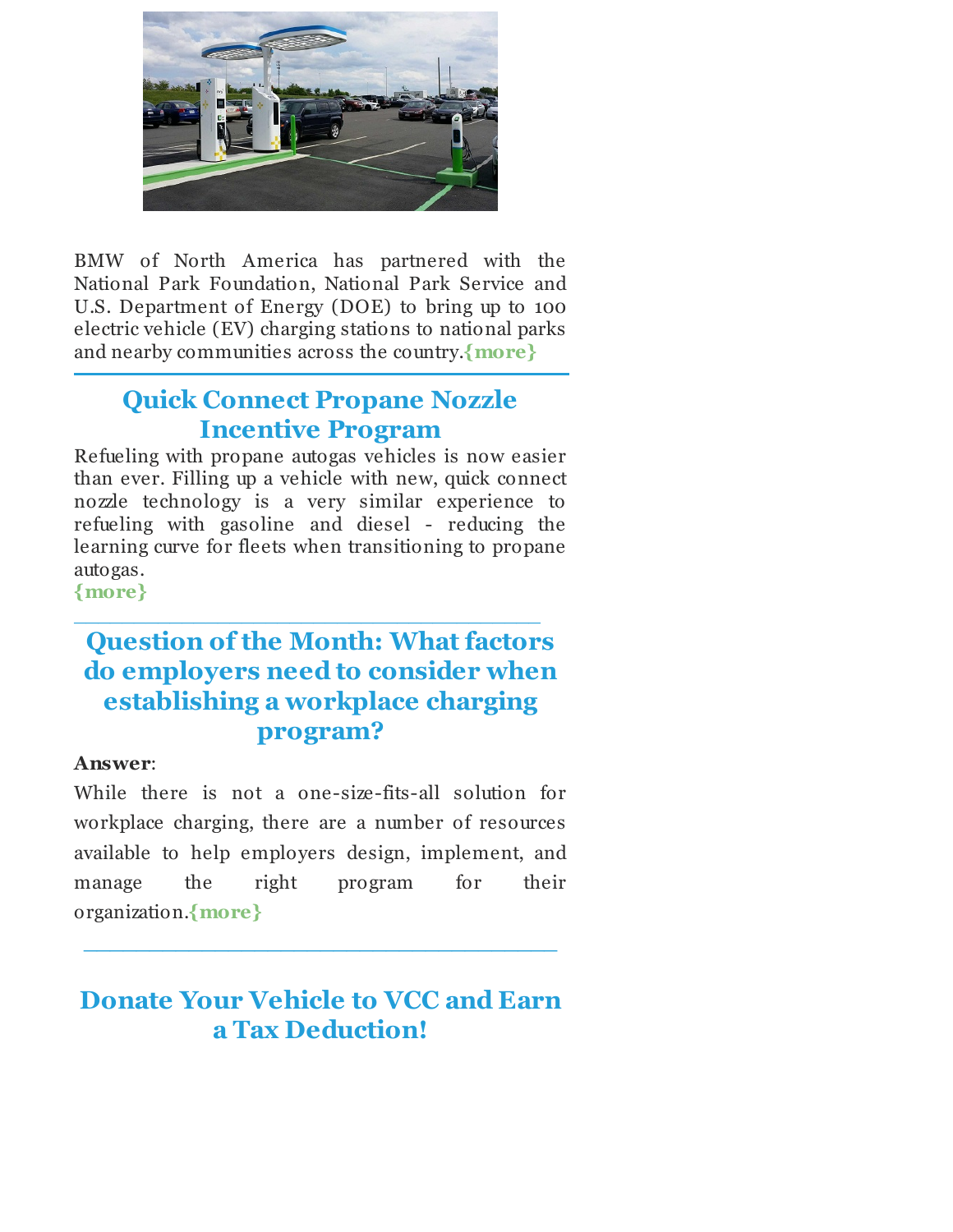

Virginia Clean Cities is a certified motor vehicle charity consigner! If you have a vehicle rusting away in your parking lot that you need to be rid of, and want a taxdeduction for it, we'd love to take it off your hands!**[{more}](http://r20.rs6.net/tn.jsp?f=001W3awvzAZSdkaMc3YI_9NlrhGmjWMCgniJZ5yiMXphP092YtW1JeGSPCj0MVfPAOZw1ONN9AywFwDDxpLIMcAkoghD-VCNsu73xLU4PBg6OPPqoW6bRQSE25j6zFyV-rs5bhTN2nqy_7reIUkW5mqp0-W9Mm4ooccIu6Q_aw3Q8G3Bu5l2b7Yu4zTkOI8nCsql_hqoqp0nGqLgmOn3_87tL42DJZVgArQWN-Vh-zaKR5H5eDvd1cxclPUTkw9vLzjfEykjiEYIKfslm3aMoCSeTiZlWUa7FYaI9DhHOJcH-lWM8DDNsLc4YJgLEr6gnsJ30qWL8VAU_N8irn46AoymRG6fzQSkyZ_E5m-_8aWI6JH5VmmVhD-vxzF9sQFW81PB9dwRY4Hk2GD9cvTDDA9BaKnlkghA66s6AObzD3qa1Rl2wDmdAwhJw==&c=&ch=)**

**\_\_\_\_\_\_\_\_\_\_\_\_\_\_\_\_\_\_\_\_\_\_\_\_\_\_\_\_\_\_\_\_\_\_\_\_**

## **Support VCC with a Monthly Contribution of \$10, \$25 or \$50**

You can now support Virginia Clean Cities with a recurring monthly donation of as little as \$10. Your generous support helps VCC deploy EV charging stations, propane schools buses, and CNG transit vehicles. **[{more}](http://r20.rs6.net/tn.jsp?f=001W3awvzAZSdkaMc3YI_9NlrhGmjWMCgniJZ5yiMXphP092YtW1JeGSLb-TiZF4CBCVfRi08CMHWrT9byiE1MqtJ7C3y0enAKoiTFuqOsAI0FTHIzYOvYItS5P5D8hf_FXvR3c7t5ooovh54Gt3o15MuLUybOYo7kOMj1oGnx1zC4bj89_iADRzgpRoEu6T8BMkDMNoXmEB2ZSH9KpC2OUqnxm0t4tUgXjsIUKI7FQ6FBEXj0iWxGqv4n6dOBovAWeXvXfjJSsTZT__Ht4ora0lZvsobApsx44eO9Vt5DS9G79HG_i1Owt43be_3qCdPXuwkgzlNXUvSgs_4krMjDM2VJOqk4wu8FY&c=&ch=)**

# **Upcoming Events**

**May 18, 2017**: FREE CNG Training for Altech-Eco CNG Technology. [Charlottesville,](http://r20.rs6.net/tn.jsp?f=001W3awvzAZSdkaMc3YI_9NlrhGmjWMCgniJZ5yiMXphP092YtW1JeGSDBYdsUZs161JveZTsJBKjDr3DRgpDdclQ3ov5TDcbHQ4cIIG6PYVLtm77hP17OQYPfXTytWr1l5IicAsm44LHapa3WJTANE1IA2rVWpk5S81IAY5jJ7_aj3XgnQHBdPeBuVhBvkgROeERe1kCUT2TFYe-rM4NhWihXkxoV2dyS4Jl1y0IvcTqvr9zsDNkXPLUzw2jwLVD6Cd8gbA_Czf6ntMbHh3yE8OT6NPELzXje1vvvs9rH6RysQG27yP8FMnUUId5y-8gOttLrYnbHYn1wECzxdZzhnPygblahIIr8DzcxR__fkZEWyADgXD1cm8-JRVnrpjK8mI_C5PSk3zLFRrKLwkcBQQcXq3ymL76EtA-1tIh7T5XGxXcxSEb2gvMujPmehpv2N75XUFb6Xxt83H_rRc8TNKOxPDUunQ9aMlCW9UGYVlybCBFXpaSaqMkNARhTvBinFGMw0L9C3mXY=&c=&ch=) VA. **Register here**

**May 24, 2017**: 2017 Energy & Sustainability Conference. Richmond, VA. **[Register](http://r20.rs6.net/tn.jsp?f=001W3awvzAZSdkaMc3YI_9NlrhGmjWMCgniJZ5yiMXphP092YtW1JeGSDBYdsUZs161DXt6mNh4FWDPkw2gNlnqhgoMaivR73fvl58vLnAS1o5XVBMt_0dpoOLVKc1MHbR4fNL9ATfK6booL9-Tlk-EcQ1IJh1CcAMLwfJsDaa0RadSBRtUnGwDeqiGQmLVpb97zgbEerb9LIq5rsktLAKF093dErlBR310sCNT_i5V0NueBwtcGwFCSmQIGPYMPO2x_tYySwRODvNc05w6tgTx8CEXkgbuNfHB_fAQwq1B32woOWS9ljhdHcZfEkwL1KASZIqVPhTOhXBy4EvXUpHGQGLTI7qxBg8BqeryLxKzbtP6doYy4YHN4lsufhFKuO9oSe6BWp40KdvYx36NUa4m7HcuwwlCIT7FyFBPZ5Z1Ia8=&c=&ch=) here**

**June 5, 2017**: CNG Training & Certification Course - Chesapeake, VA. **[Register](http://r20.rs6.net/tn.jsp?f=001W3awvzAZSdkaMc3YI_9NlrhGmjWMCgniJZ5yiMXphP092YtW1JeGSDjMpwJcNy_Y2pRS7rA6HJAfnTEqu12TOxrwcS56Ifh1GG_JWz9BjRIAJmCJeXRN-qYM-obkkt4xcr-R1RfIECrUMDno3uaO12vugpL92zcVBI7Wgl8OgsjhK7vUlUbdoCZoJPrv3ELohMB3WljuUQkUa2p_35BMMFIpfeS1fVPNH_hqB_7cKOmLOj_OWKwFLg5_zmUy_v_FJQexPXKnZWVWRxQEv1SpV1HdMN-ZqOWocZijHFgY-5CD8LMDtCdKJBb6TLSrhIkuE3HZkOf4bJHjTydukE4DUbiXz2Cvyqmu-xE2zcd48kYfYLqb_Oei9CMO2qZ858os0CPBKz3_FXijEr3PoaXxUKk21aN2ACxTOzujL5t2rTbVzRmyvjhIQ-Cc8Jr29tfHkiEkTnF05Yz0Kj26W49CRNDvjLplB5u2Uc_ngRHPz8KO7ck7O6Ppj8_oBgj0Jor_&c=&ch=) here**

**June 15, 2017**: CNG Road Rally - Norfolk, VA.

**September 11, 2017**: CNG Training & Certification Course - Chesapeake, VA. **[Register](http://r20.rs6.net/tn.jsp?f=001W3awvzAZSdkaMc3YI_9NlrhGmjWMCgniJZ5yiMXphP092YtW1JeGSDjMpwJcNy_YqFCFY8BdAOEOK3V5zHknv14Hij4M48QU5xcZsYl3BWDfM7WdizDk8DC-lxi2aSQphBsQePh3F-OPluJk8y13kZEV71B087CV0FRTKpM0KPTtrn9mNULNt-tBwRtCxn-QgsvD1RvR8YDDytgLw-ym2Bs4c22Uws4BnvjwXi_ewnhiOo6ad9dp2mqfxDoLkys__n9w1BHELYl6nsYndX87Z5-AC6xYH7cpevBj-BjZIDwCkQxDGQ5TQfNUunYPch9WFnYY9BorpeDRfGV6YAHlYxBk8KvB2e31_reDr-1CqZmGknGKf7UHxHxd-lHjSxHUzqfkflNfMdyIAHkfx8mJLxbPRgbJtB3fMLSRVkSdWrNozzp74qb4iR1mkao-sKIJFLLsH4qUyLZP-S3Nol330PBHfpaLt5aLjRTz-C0-Vj3c8QYhqJ8-p8jsNTRDK37c&c=&ch=) here**

**October 11-13, 2017**: Sustainable Fleet Technology Conference - Raleigh, NC. **[Register](http://r20.rs6.net/tn.jsp?f=001W3awvzAZSdkaMc3YI_9NlrhGmjWMCgniJZ5yiMXphP092YtW1JeGSDBYdsUZs161RwXgafYUDL6v2Ka26d84zYmbmbQX1HNi9MSCf3pbgqvpwTdyItoCb7pJN_OhMo4SNLggisYbiRzz-0LsMtAvmwft29-W-5xxsPFlPJJv5XBrXXTg6uv6PhhqwOkjgxeQHw-Q9iuthFSqhLB8e_stUPAVvIKlDgskAr3tgjaNSQymfVAgygszOSxczMkQq6WnG8uLfmBXnpWxovSeCJOo4w29Z5q7NoPXfZ9QdpZ74iUsKTppQmEz63jafGjzRCJmZcLEycwfh3p6Ys1jWs9K4g==&c=&ch=) here**

**December 4, 2017**: CNG Training & Certification Course - Chesapeake, VA. **[Register](http://r20.rs6.net/tn.jsp?f=001W3awvzAZSdkaMc3YI_9NlrhGmjWMCgniJZ5yiMXphP092YtW1JeGSDjMpwJcNy_Ya0DYYoee224e4y-ubXwHPK0t3IxC1eYyAYQ0crWdEXPTCmz8qBBAYtrVOH-Ztx2LNAVnLX1k2b2h9SsjBSN7O-An8bhhogQw-hkohCuN31jtD6Qmk1ugc6vM6tY9N4ZRhC2KsCR2X_iBW4J--_TZuLttLy-xPdnUwa6aYoqwyr2AqC7tAZyKDiO2lJB7gXGz29Hc_ss9JIRzzLu36C5-yo6UZQuCydPyOXfjDNAeq8zQNbDrh2ABIWZQnSCs2CcO69bKjJO-XQ011k7wCjXJqwndLoBJ1IdHvAQKWvsR0w0QF-iFnP7Xs2_oC2-3ynPKtydXmfSd5Ht2j2AQ8ZcPFWdVI_kl3KWMR0uBYvPiSoDiF2FE_wiQ_7mFlonh7gOQNCANV41RfzH4tEOdRLI49inSfenQsyHEkqr0dcx65nK9Tm46M4Cdx27Fi9ZMCQKz&c=&ch=) here**

For a full list of upcoming events, please visit **[http://www.vacleancities.org/events](http://r20.rs6.net/tn.jsp?f=001W3awvzAZSdkaMc3YI_9NlrhGmjWMCgniJZ5yiMXphP092YtW1JeGSLDgS3U_fq0VshfoAXWBB5qPhjgABDe2EOc6SWMzJGPQLt9gZ4MQlsXSXxPvZIXUC82-ZB7zTITL9XHYR8NRR2ENUV-tFj7vNcJrzA1hgq6tE_iEm1h8Bvj2_09paiOShX1_mvA_fsI04bUKzdUl49k7nKmbOxHuNM_Ju-nAlI77fPvLP_40OI-G0cnNn-w-U_H2koJWEeYQC29hXSNzhQSV2sSUBKBd4KY4LkuaKDo6QMsDQAnXHjU_b5FBBBiVOWfpHZ2jsL3WxOCKST3QANtxEV3PlTtrvg==&c=&ch=)**

# **New and Renewing Stakeholders**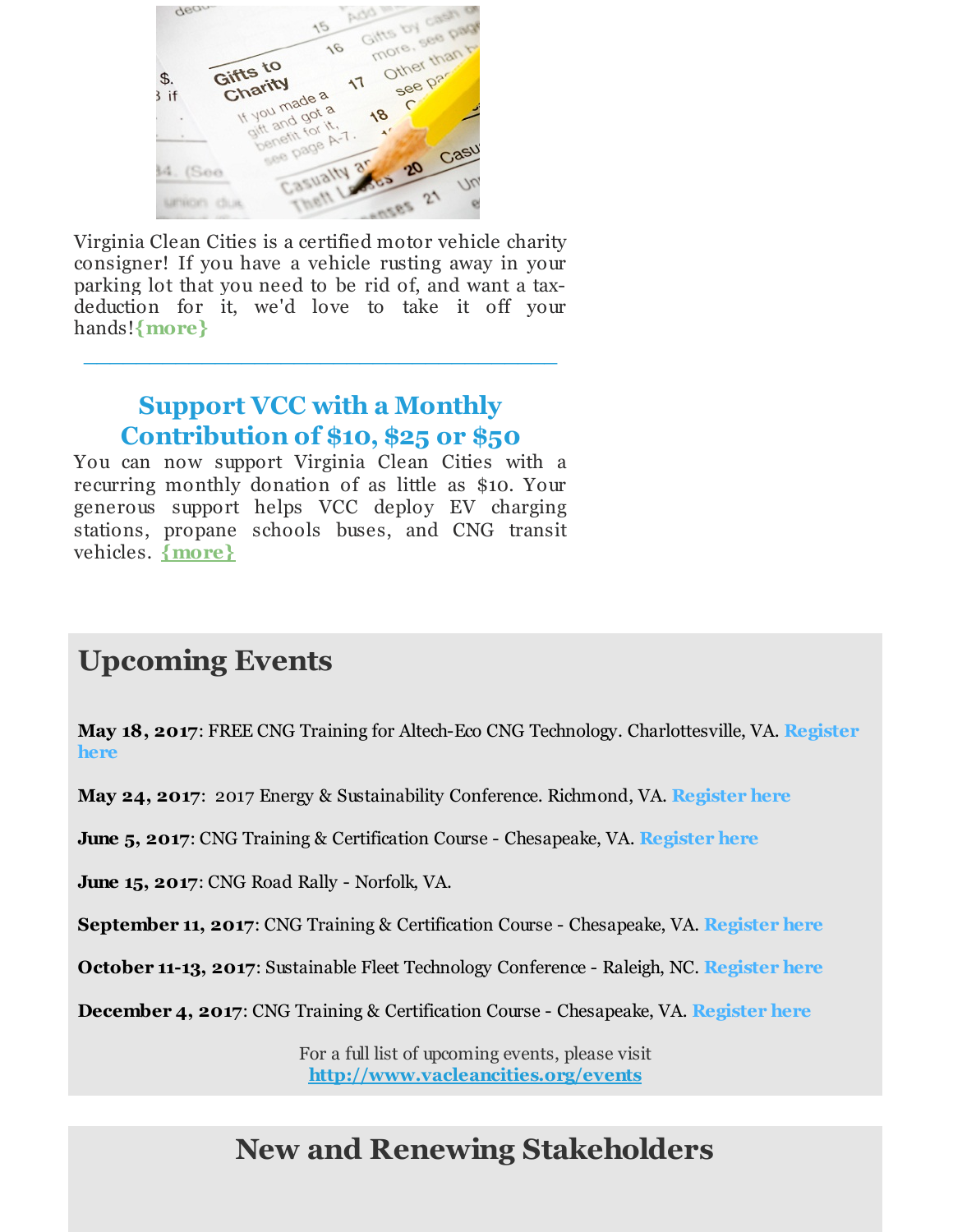

# **Clean Energy Fuels**



**Enspire Energy**



**James City County**



**Fermata Energy**